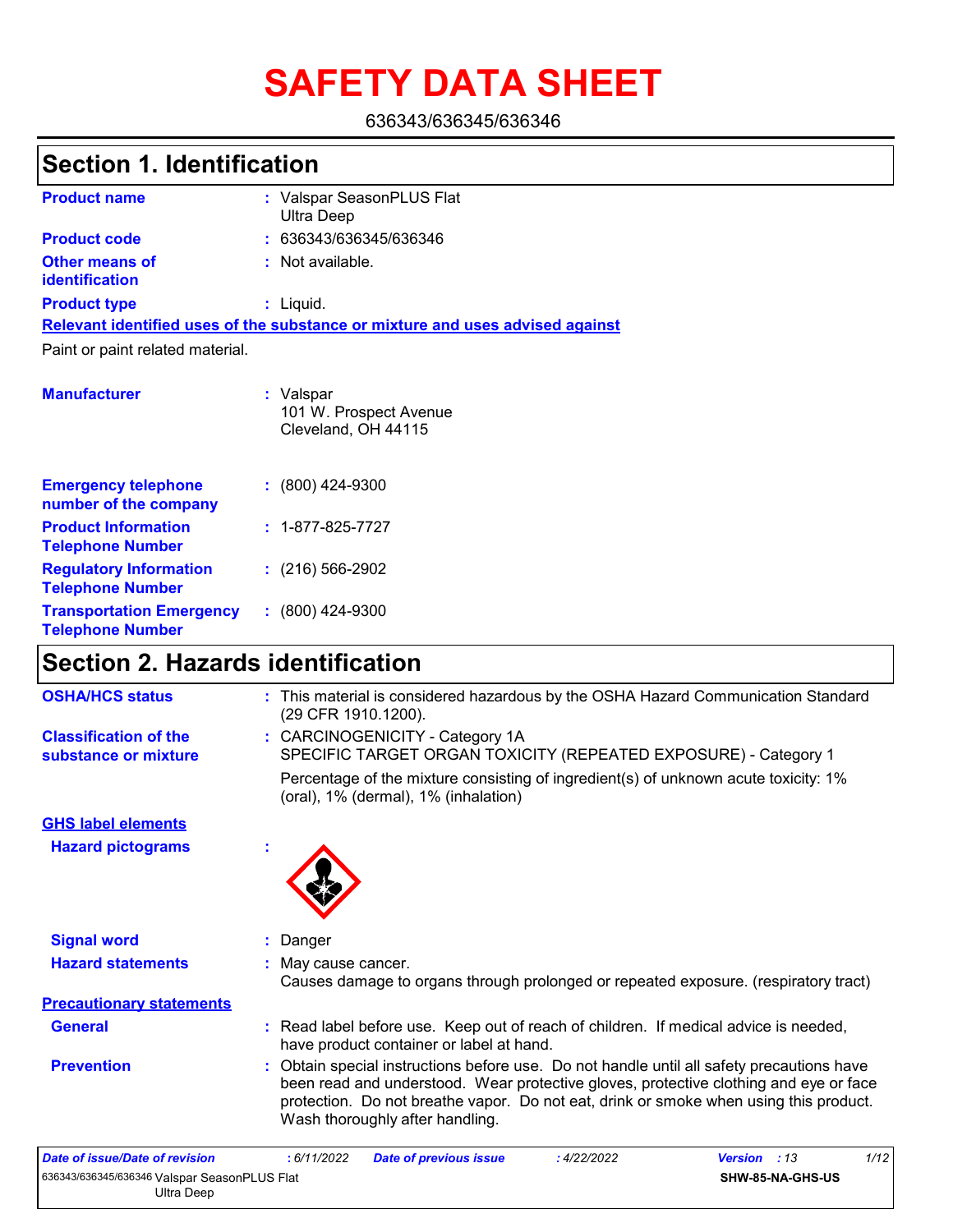### **Section 2. Hazards identification**

| <b>Response</b>                                   | : IF exposed or concerned: Get medical advice or attention.                                                                                                                                                                                                                                                                                                                                                                                                                                                                                                                                          |
|---------------------------------------------------|------------------------------------------------------------------------------------------------------------------------------------------------------------------------------------------------------------------------------------------------------------------------------------------------------------------------------------------------------------------------------------------------------------------------------------------------------------------------------------------------------------------------------------------------------------------------------------------------------|
| <b>Storage</b>                                    | : Store locked up.                                                                                                                                                                                                                                                                                                                                                                                                                                                                                                                                                                                   |
| <b>Disposal</b>                                   | : Dispose of contents and container in accordance with all local, regional, national and<br>international regulations.                                                                                                                                                                                                                                                                                                                                                                                                                                                                               |
| <b>Supplemental label</b><br>elements             | WARNING: This product contains chemicals known to the State of California to cause<br>cancer and birth defects or other reproductive harm. Adequate ventilation required when<br>sanding or abrading the dried film. If Adequate ventilation cannot be provided wear an<br>approved particulate respirator (NIOSH approved). Follow respirator manufacturer's<br>directions for respirator use. DELAYED EFFECTS FROM LONG TERM<br>OVEREXPOSURE. Abrading or sanding of the dry film may release Crystalline Silica<br>which has been shown to cause lung damage and cancer under long term exposure. |
|                                                   | Please refer to the SDS for additional information. Keep out of reach of children. Do not<br>transfer contents to other containers for storage.                                                                                                                                                                                                                                                                                                                                                                                                                                                      |
| <b>Hazards not otherwise</b><br><b>classified</b> | : None known.                                                                                                                                                                                                                                                                                                                                                                                                                                                                                                                                                                                        |

### **Section 3. Composition/information on ingredients**

| <b>Substance/mixture</b> | : Mixture        |
|--------------------------|------------------|
| <b>Other means of</b>    | : Not available. |
| identification           |                  |

#### **CAS number/other identifiers**

| Ingredient name                 | % by weight | <b>CAS number</b> |
|---------------------------------|-------------|-------------------|
| Cristobalite, respirable powder | ≤3          | 14464-46-1        |
| Heavy Paraffinic Oil            | ^≥،         | 64742-65-0        |

Any concentration shown as a range is to protect confidentiality or is due to batch variation.

**There are no additional ingredients present which, within the current knowledge of the supplier and in the concentrations applicable, are classified and hence require reporting in this section.**

**Occupational exposure limits, if available, are listed in Section 8.**

### **Section 4. First aid measures**

#### **Description of necessary first aid measures**

| <b>Eye contact</b>  | : Immediately flush eyes with plenty of water, occasionally lifting the upper and lower<br>eyelids. Check for and remove any contact lenses. Continue to rinse for at least 10<br>minutes. Get medical attention.                                                                                                                                                                                                                                                                                                                         |
|---------------------|-------------------------------------------------------------------------------------------------------------------------------------------------------------------------------------------------------------------------------------------------------------------------------------------------------------------------------------------------------------------------------------------------------------------------------------------------------------------------------------------------------------------------------------------|
| <b>Inhalation</b>   | : Remove victim to fresh air and keep at rest in a position comfortable for breathing. If<br>not breathing, if breathing is irregular or if respiratory arrest occurs, provide artificial<br>respiration or oxygen by trained personnel. It may be dangerous to the person providing<br>aid to give mouth-to-mouth resuscitation. Get medical attention. If unconscious, place<br>in recovery position and get medical attention immediately. Maintain an open airway.<br>Loosen tight clothing such as a collar, tie, belt or waistband. |
| <b>Skin contact</b> | : Flush contaminated skin with plenty of water. Remove contaminated clothing and<br>shoes. Wash contaminated clothing thoroughly with water before removing it, or wear<br>gloves. Continue to rinse for at least 10 minutes. Get medical attention. Wash clothing<br>before reuse. Clean shoes thoroughly before reuse.                                                                                                                                                                                                                  |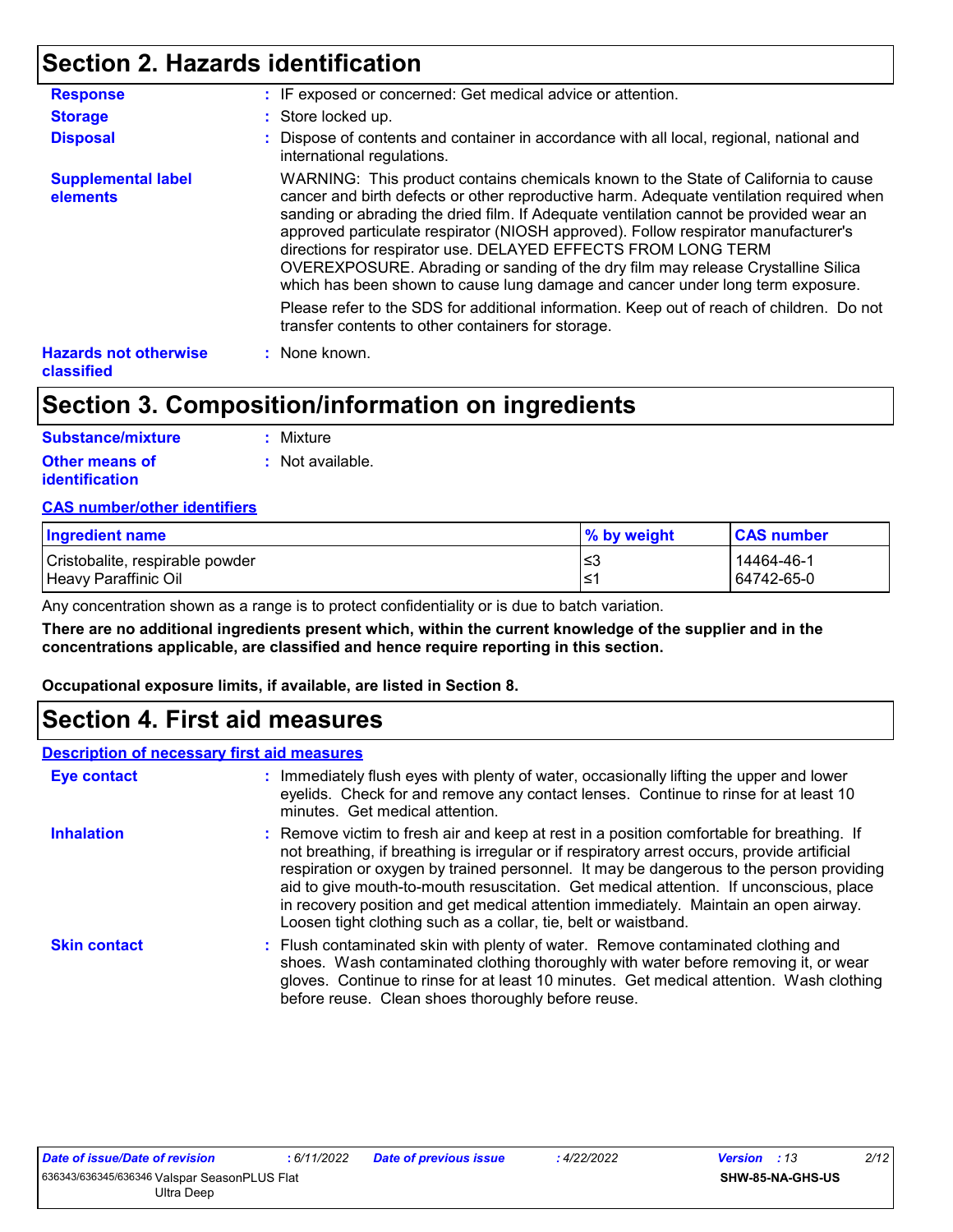### **Section 4. First aid measures**

| <b>Ingestion</b>                                   | : Wash out mouth with water. Remove dentures if any. If material has been swallowed<br>and the exposed person is conscious, give small quantities of water to drink. Stop if the<br>exposed person feels sick as vomiting may be dangerous. Do not induce vomiting<br>unless directed to do so by medical personnel. If vomiting occurs, the head should be<br>kept low so that vomit does not enter the lungs. Get medical attention. Never give<br>anything by mouth to an unconscious person. If unconscious, place in recovery position<br>and get medical attention immediately. Maintain an open airway. Loosen tight clothing<br>such as a collar, tie, belt or waistband. |
|----------------------------------------------------|-----------------------------------------------------------------------------------------------------------------------------------------------------------------------------------------------------------------------------------------------------------------------------------------------------------------------------------------------------------------------------------------------------------------------------------------------------------------------------------------------------------------------------------------------------------------------------------------------------------------------------------------------------------------------------------|
| Most important symptoms/effects, acute and delayed |                                                                                                                                                                                                                                                                                                                                                                                                                                                                                                                                                                                                                                                                                   |
| <b>Potential acute health effects</b>              |                                                                                                                                                                                                                                                                                                                                                                                                                                                                                                                                                                                                                                                                                   |
| <b>Eye contact</b>                                 | : No known significant effects or critical hazards.                                                                                                                                                                                                                                                                                                                                                                                                                                                                                                                                                                                                                               |
| <b>Inhalation</b>                                  | No known significant effects or critical hazards.                                                                                                                                                                                                                                                                                                                                                                                                                                                                                                                                                                                                                                 |
| <b>Skin contact</b>                                | : No known significant effects or critical hazards.                                                                                                                                                                                                                                                                                                                                                                                                                                                                                                                                                                                                                               |
| <b>Ingestion</b>                                   | : No known significant effects or critical hazards.                                                                                                                                                                                                                                                                                                                                                                                                                                                                                                                                                                                                                               |
| <b>Over-exposure signs/symptoms</b>                |                                                                                                                                                                                                                                                                                                                                                                                                                                                                                                                                                                                                                                                                                   |
| <b>Eye contact</b>                                 | : No specific data.                                                                                                                                                                                                                                                                                                                                                                                                                                                                                                                                                                                                                                                               |
| <b>Inhalation</b>                                  | No specific data.                                                                                                                                                                                                                                                                                                                                                                                                                                                                                                                                                                                                                                                                 |
| <b>Skin contact</b>                                | : No specific data.                                                                                                                                                                                                                                                                                                                                                                                                                                                                                                                                                                                                                                                               |
| <b>Ingestion</b>                                   | : No specific data.                                                                                                                                                                                                                                                                                                                                                                                                                                                                                                                                                                                                                                                               |
|                                                    | Indication of immediate medical attention and special treatment needed, if necessary                                                                                                                                                                                                                                                                                                                                                                                                                                                                                                                                                                                              |
| <b>Notes to physician</b>                          | : Treat symptomatically. Contact poison treatment specialist immediately if large<br>quantities have been ingested or inhaled.                                                                                                                                                                                                                                                                                                                                                                                                                                                                                                                                                    |
| <b>Specific treatments</b>                         | : No specific treatment.                                                                                                                                                                                                                                                                                                                                                                                                                                                                                                                                                                                                                                                          |
| <b>Protection of first-aiders</b>                  | : No action shall be taken involving any personal risk or without suitable training. If it is<br>suspected that fumes are still present, the rescuer should wear an appropriate mask or<br>self-contained breathing apparatus. It may be dangerous to the person providing aid to<br>give mouth-to-mouth resuscitation. Wash contaminated clothing thoroughly with water<br>before removing it, or wear gloves.                                                                                                                                                                                                                                                                   |
|                                                    |                                                                                                                                                                                                                                                                                                                                                                                                                                                                                                                                                                                                                                                                                   |

**See toxicological information (Section 11)**

## **Section 5. Fire-fighting measures**

| <b>Extinguishing media</b>                                 |                                                                                                                                                                                                     |                      |
|------------------------------------------------------------|-----------------------------------------------------------------------------------------------------------------------------------------------------------------------------------------------------|----------------------|
| <b>Suitable extinguishing</b><br>media                     | : Use an extinguishing agent suitable for the surrounding fire.                                                                                                                                     |                      |
| <b>Unsuitable extinguishing</b><br>media                   | : None known.                                                                                                                                                                                       |                      |
| <b>Specific hazards arising</b><br>from the chemical       | : In a fire or if heated, a pressure increase will occur and the container may burst.                                                                                                               |                      |
| <b>Hazardous thermal</b><br>decomposition products         | : Decomposition products may include the following materials:<br>carbon dioxide<br>carbon monoxide<br>metal oxide/oxides                                                                            |                      |
| <b>Special protective actions</b><br>for fire-fighters     | : Promptly isolate the scene by removing all persons from the vicinity of the incident if<br>there is a fire. No action shall be taken involving any personal risk or without suitable<br>training. |                      |
| Date of issue/Date of revision                             | : 6/11/2022<br>: 4/22/2022<br><b>Date of previous issue</b>                                                                                                                                         | 3/12<br>Version : 13 |
| 636343/636345/636346 Valspar SeasonPLUS Flat<br>Ultra Deep |                                                                                                                                                                                                     | SHW-85-NA-GHS-US     |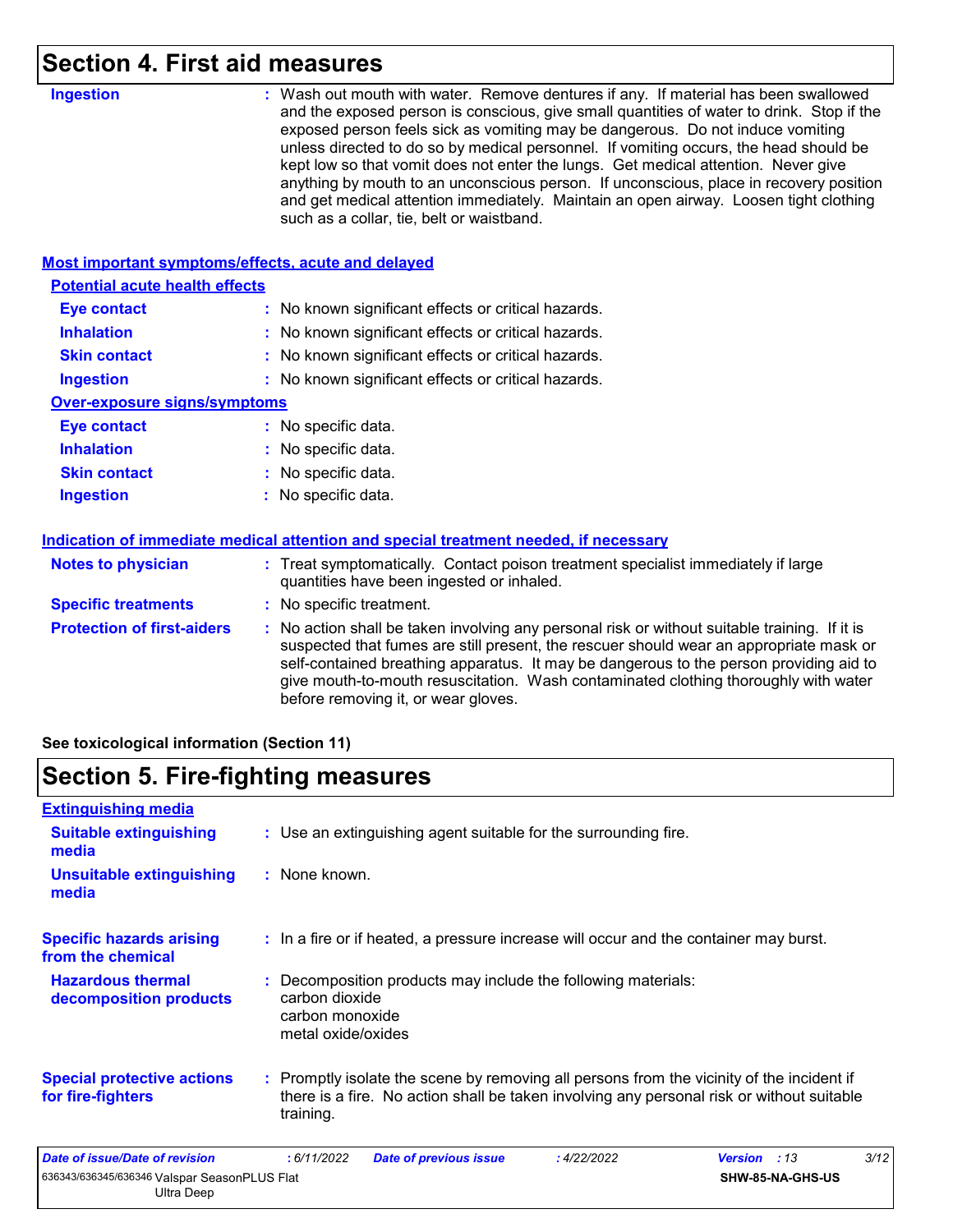### **Section 5. Fire-fighting measures**

Fire-fighters should wear appropriate protective equipment and self-contained breathing **:** apparatus (SCBA) with a full face-piece operated in positive pressure mode. **Special protective equipment for fire-fighters**

### **Section 6. Accidental release measures**

|                                                              | Personal precautions, protective equipment and emergency procedures                                                                                                                                                                                                                                                                                                                                                                                                                                                                                                                                                                                                                                        |
|--------------------------------------------------------------|------------------------------------------------------------------------------------------------------------------------------------------------------------------------------------------------------------------------------------------------------------------------------------------------------------------------------------------------------------------------------------------------------------------------------------------------------------------------------------------------------------------------------------------------------------------------------------------------------------------------------------------------------------------------------------------------------------|
| For non-emergency<br>personnel                               | : No action shall be taken involving any personal risk or without suitable training.<br>Evacuate surrounding areas. Keep unnecessary and unprotected personnel from<br>entering. Do not touch or walk through spilled material. Avoid breathing vapor or mist.<br>Provide adequate ventilation. Wear appropriate respirator when ventilation is<br>inadequate. Put on appropriate personal protective equipment.                                                                                                                                                                                                                                                                                           |
| For emergency responders                                     | If specialized clothing is required to deal with the spillage, take note of any information in<br>÷.<br>Section 8 on suitable and unsuitable materials. See also the information in "For non-<br>emergency personnel".                                                                                                                                                                                                                                                                                                                                                                                                                                                                                     |
| <b>Environmental precautions</b>                             | : Avoid dispersal of spilled material and runoff and contact with soil, waterways, drains<br>and sewers. Inform the relevant authorities if the product has caused environmental<br>pollution (sewers, waterways, soil or air).                                                                                                                                                                                                                                                                                                                                                                                                                                                                            |
| <b>Methods and materials for containment and cleaning up</b> |                                                                                                                                                                                                                                                                                                                                                                                                                                                                                                                                                                                                                                                                                                            |
| <b>Small spill</b>                                           | : Stop leak if without risk. Move containers from spill area. Dilute with water and mop up<br>if water-soluble. Alternatively, or if water-insoluble, absorb with an inert dry material and<br>place in an appropriate waste disposal container. Dispose of via a licensed waste<br>disposal contractor.                                                                                                                                                                                                                                                                                                                                                                                                   |
| <b>Large spill</b>                                           | Stop leak if without risk. Move containers from spill area. Approach release from<br>upwind. Prevent entry into sewers, water courses, basements or confined areas. Wash<br>spillages into an effluent treatment plant or proceed as follows. Contain and collect<br>spillage with non-combustible, absorbent material e.g. sand, earth, vermiculite or<br>diatomaceous earth and place in container for disposal according to local regulations<br>(see Section 13). Dispose of via a licensed waste disposal contractor. Contaminated<br>absorbent material may pose the same hazard as the spilled product. Note: see<br>Section 1 for emergency contact information and Section 13 for waste disposal. |

### **Section 7. Handling and storage**

| <b>Precautions for safe handling</b>             |                                                                                                                                                                                                                                                                                                                                                                                                                                                                                                                                                                                                                                                                               |
|--------------------------------------------------|-------------------------------------------------------------------------------------------------------------------------------------------------------------------------------------------------------------------------------------------------------------------------------------------------------------------------------------------------------------------------------------------------------------------------------------------------------------------------------------------------------------------------------------------------------------------------------------------------------------------------------------------------------------------------------|
| <b>Protective measures</b>                       | : Put on appropriate personal protective equipment (see Section 8). Avoid exposure -<br>obtain special instructions before use. Do not handle until all safety precautions have<br>been read and understood. Do not get in eyes or on skin or clothing. Do not breathe<br>vapor or mist. Do not ingest. If during normal use the material presents a respiratory<br>hazard, use only with adequate ventilation or wear appropriate respirator. Keep in the<br>original container or an approved alternative made from a compatible material, kept<br>tightly closed when not in use. Empty containers retain product residue and can be<br>hazardous. Do not reuse container. |
| <b>Advice on general</b><br>occupational hygiene | : Eating, drinking and smoking should be prohibited in areas where this material is<br>handled, stored and processed. Workers should wash hands and face before eating,<br>drinking and smoking. Remove contaminated clothing and protective equipment before<br>entering eating areas. See also Section 8 for additional information on hygiene<br>measures.                                                                                                                                                                                                                                                                                                                 |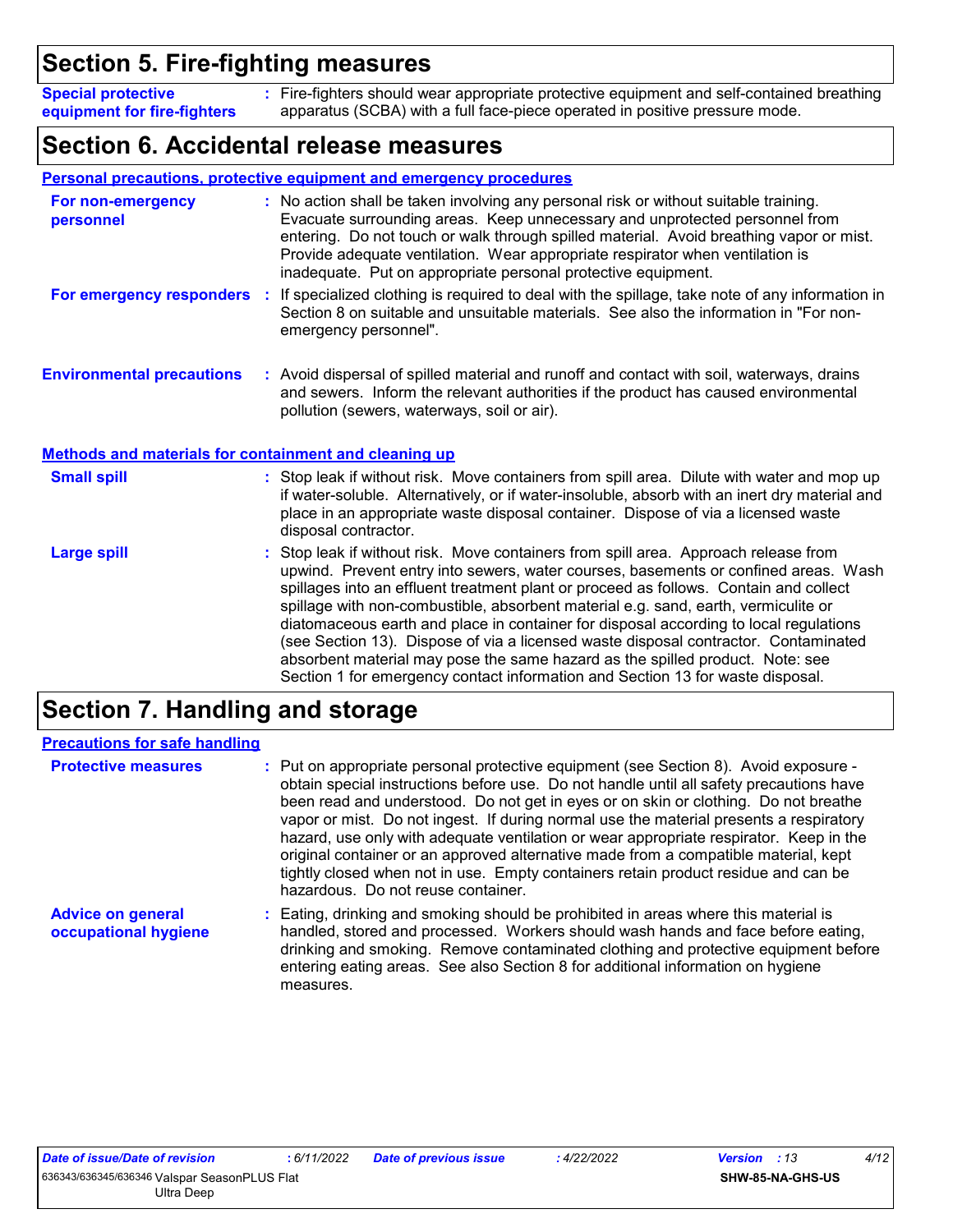### **Section 7. Handling and storage**

| <b>Conditions for safe storage,</b> | : Store in accordance with local regulations. Store in original container protected from                                                                                                                                                                                                                                                                                                                   |
|-------------------------------------|------------------------------------------------------------------------------------------------------------------------------------------------------------------------------------------------------------------------------------------------------------------------------------------------------------------------------------------------------------------------------------------------------------|
| including any                       | direct sunlight in a dry, cool and well-ventilated area, away from incompatible materials                                                                                                                                                                                                                                                                                                                  |
| <b>incompatibilities</b>            | (see Section 10) and food and drink. Store locked up. Keep container tightly closed<br>and sealed until ready for use. Containers that have been opened must be carefully<br>resealed and kept upright to prevent leakage. Do not store in unlabeled containers.<br>Use appropriate containment to avoid environmental contamination. See Section 10 for<br>incompatible materials before handling or use. |

### **Section 8. Exposure controls/personal protection**

#### **Control parameters**

**Occupational exposure limits (OSHA United States)**

| <b>Ingredient name</b>          | CAS#       | <b>Exposure limits</b>                                                                                                                                                                                                                                                                                                                                                                                                                                                                                                                                                                  |  |  |
|---------------------------------|------------|-----------------------------------------------------------------------------------------------------------------------------------------------------------------------------------------------------------------------------------------------------------------------------------------------------------------------------------------------------------------------------------------------------------------------------------------------------------------------------------------------------------------------------------------------------------------------------------------|--|--|
| Cristobalite, respirable powder | 14464-46-1 | OSHA PEL Z3 (United States, 6/2016).<br>TWA: 250 mppcf / 2 x (%SiO2+5) 8 hours.<br>Form: Respirable<br>TWA: 10 mg/m <sup>3</sup> / 2 x (%SiO2+2) 8 hours.<br>Form: Respirable<br>TWA: 30 mg/m <sup>3</sup> / 2 x (%SiO2+2) 8 hours.<br>Form: Total dust<br>OSHA PEL (United States, 5/2018).<br>TWA: 50 µg/m <sup>3</sup> 8 hours. Form: Respirable<br>dust<br><b>ACGIH TLV (United States, 1/2021).</b><br>TWA: 0.025 mg/m <sup>3</sup> 8 hours. Form:<br>Respirable fraction<br>NIOSH REL (United States, 10/2020).<br>TWA: 0.05 mg/m <sup>3</sup> 10 hours. Form: respirable<br>dust |  |  |
| Heavy Paraffinic Oil            | 64742-65-0 | ACGIH TLV (United States, 1/2021).<br>TWA: 5 mg/m <sup>3</sup> 8 hours. Form: Inhalable<br>fraction<br>OSHA PEL (United States, 5/2018).<br>TWA: 5 mg/m <sup>3</sup> 8 hours.<br>NIOSH REL (United States, 10/2020).<br>TWA: 5 mg/m <sup>3</sup> 10 hours. Form: Mist<br>STEL: 10 mg/m <sup>3</sup> 15 minutes. Form: Mist                                                                                                                                                                                                                                                              |  |  |

#### **Occupational exposure limits (Canada)**

| CAS#<br><b>Ingredient name</b><br><b>Exposure limits</b> |             |                               |                                                                                                                                                                                                                                                                                                                                                                                                                                                                                                                                                                                                                    |  |  |
|----------------------------------------------------------|-------------|-------------------------------|--------------------------------------------------------------------------------------------------------------------------------------------------------------------------------------------------------------------------------------------------------------------------------------------------------------------------------------------------------------------------------------------------------------------------------------------------------------------------------------------------------------------------------------------------------------------------------------------------------------------|--|--|
| Cristobalite                                             |             | 14464-46-1                    | <b>CA British Columbia Provincial (Canada,</b><br>$6/2021$ ).<br>TWA: $0.025$ mg/m <sup>3</sup> 8 hours. Form:<br>Respirable<br>CA Quebec Provincial (Canada, 6/2021).<br>TWAEV: 0.05 mg/m <sup>3</sup> 8 hours. Form:<br>Respirable dust.<br>CA Alberta Provincial (Canada, 6/2018).<br>8 hrs OEL: 0.025 mg/m <sup>3</sup> 8 hours. Form:<br>Respirable particulate<br>CA Ontario Provincial (Canada, 6/2019).<br>TWA: 0.05 mg/m <sup>3</sup> 8 hours. Form: Respirable<br>particulate matter.<br><b>CA Saskatchewan Provincial (Canada,</b><br>7/2013).<br>TWA: 0.05 mg/m <sup>3</sup> 8 hours. Form: respirable |  |  |
| <b>Date of issue/Date of revision</b>                    | : 6/11/2022 | <b>Date of previous issue</b> | 5/12<br>:4/22/2022<br><b>Version</b> : 13                                                                                                                                                                                                                                                                                                                                                                                                                                                                                                                                                                          |  |  |
| Ultra Deep                                               |             |                               | SHW-85-NA-GHS-US                                                                                                                                                                                                                                                                                                                                                                                                                                                                                                                                                                                                   |  |  |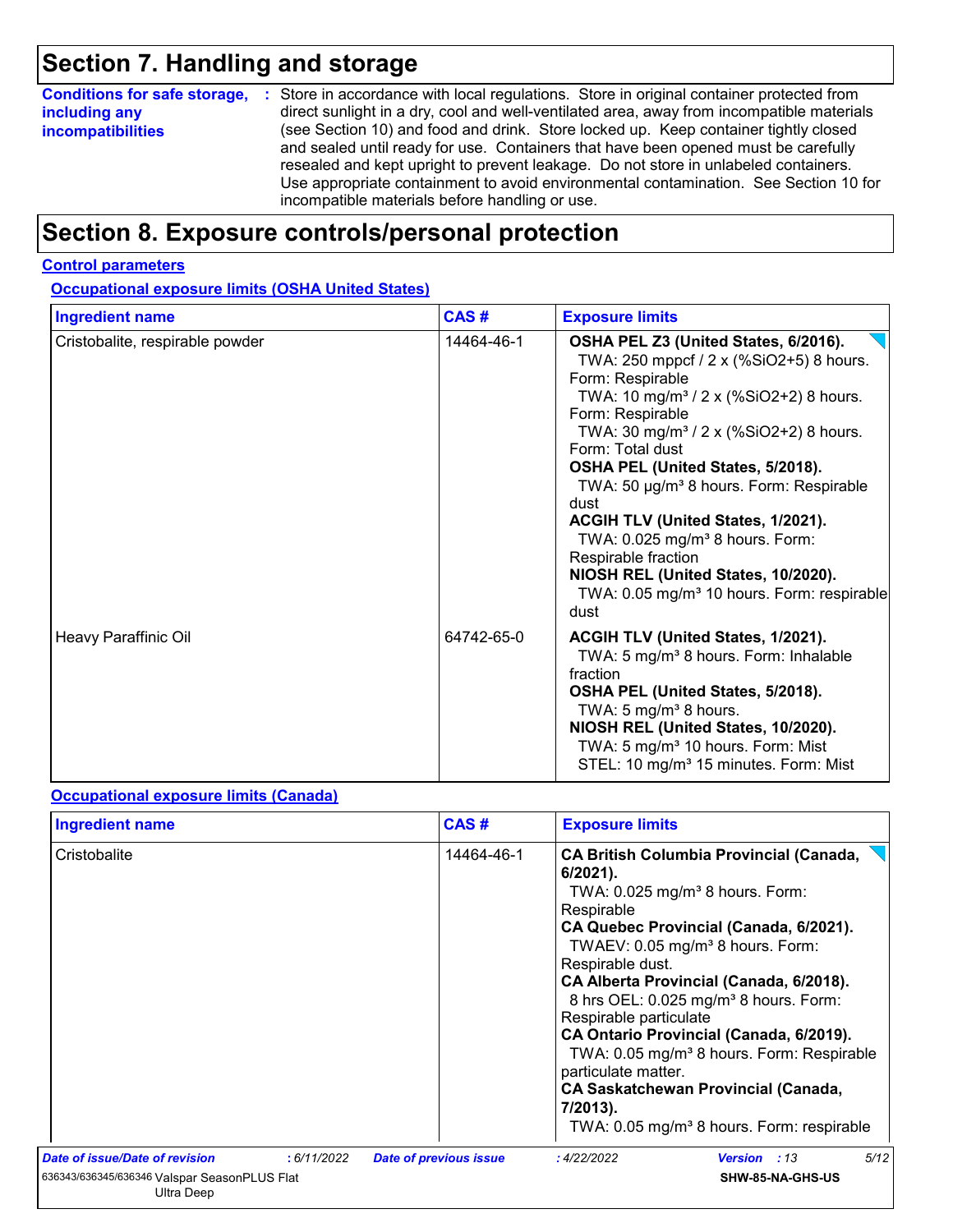### **Section 8. Exposure controls/personal protection**

|                                                   |  |                                                             |            | fraction                                                                                                                                                                                                                                                                                                                                                                                                                                                                                                                                                                                                             |
|---------------------------------------------------|--|-------------------------------------------------------------|------------|----------------------------------------------------------------------------------------------------------------------------------------------------------------------------------------------------------------------------------------------------------------------------------------------------------------------------------------------------------------------------------------------------------------------------------------------------------------------------------------------------------------------------------------------------------------------------------------------------------------------|
| <b>Occupational exposure limits (Mexico)</b>      |  |                                                             |            |                                                                                                                                                                                                                                                                                                                                                                                                                                                                                                                                                                                                                      |
|                                                   |  |                                                             | CAS#       | <b>Exposure limits</b>                                                                                                                                                                                                                                                                                                                                                                                                                                                                                                                                                                                               |
| Cristobalite, respirable powder                   |  |                                                             | 14464-46-1 | NOM-010-STPS-2014 (Mexico, 4/2016).<br>TWA: 0.025 mg/m <sup>3</sup> 8 hours. Form:<br>Respirable fraction                                                                                                                                                                                                                                                                                                                                                                                                                                                                                                            |
| <b>Appropriate engineering</b><br><b>controls</b> |  |                                                             |            | If user operations generate dust, fumes, gas, vapor or mist, use process enclosures,<br>local exhaust ventilation or other engineering controls to keep worker exposure to<br>airborne contaminants below any recommended or statutory limits.                                                                                                                                                                                                                                                                                                                                                                       |
| <b>Environmental exposure</b><br>controls         |  | will be necessary to reduce emissions to acceptable levels. |            | Emissions from ventilation or work process equipment should be checked to ensure<br>they comply with the requirements of environmental protection legislation. In some<br>cases, fume scrubbers, filters or engineering modifications to the process equipment                                                                                                                                                                                                                                                                                                                                                       |
| <b>Individual protection measures</b>             |  |                                                             |            |                                                                                                                                                                                                                                                                                                                                                                                                                                                                                                                                                                                                                      |
| <b>Hygiene measures</b>                           |  | showers are close to the workstation location.              |            | Wash hands, forearms and face thoroughly after handling chemical products, before<br>eating, smoking and using the lavatory and at the end of the working period.<br>Appropriate techniques should be used to remove potentially contaminated clothing.<br>Wash contaminated clothing before reusing. Ensure that eyewash stations and safety                                                                                                                                                                                                                                                                        |
| <b>Eye/face protection</b>                        |  | shields.                                                    |            | Safety eyewear complying with an approved standard should be used when a risk<br>assessment indicates this is necessary to avoid exposure to liquid splashes, mists,<br>gases or dusts. If contact is possible, the following protection should be worn, unless<br>the assessment indicates a higher degree of protection: safety glasses with side-                                                                                                                                                                                                                                                                 |
| <b>Skin protection</b>                            |  |                                                             |            |                                                                                                                                                                                                                                                                                                                                                                                                                                                                                                                                                                                                                      |
| <b>Hand protection</b>                            |  |                                                             |            | Chemical-resistant, impervious gloves complying with an approved standard should be<br>worn at all times when handling chemical products if a risk assessment indicates this is<br>necessary. Considering the parameters specified by the glove manufacturer, check<br>during use that the gloves are still retaining their protective properties. It should be<br>noted that the time to breakthrough for any glove material may be different for different<br>glove manufacturers. In the case of mixtures, consisting of several substances, the<br>protection time of the gloves cannot be accurately estimated. |
| <b>Body protection</b>                            |  | handling this product.                                      |            | Personal protective equipment for the body should be selected based on the task being<br>performed and the risks involved and should be approved by a specialist before                                                                                                                                                                                                                                                                                                                                                                                                                                              |
| <b>Other skin protection</b>                      |  | specialist before handling this product.                    |            | Appropriate footwear and any additional skin protection measures should be selected<br>based on the task being performed and the risks involved and should be approved by a                                                                                                                                                                                                                                                                                                                                                                                                                                          |
| <b>Respiratory protection</b>                     |  | aspects of use.                                             |            | Based on the hazard and potential for exposure, select a respirator that meets the<br>appropriate standard or certification. Respirators must be used according to a<br>respiratory protection program to ensure proper fitting, training, and other important                                                                                                                                                                                                                                                                                                                                                       |

### **Section 9. Physical and chemical properties**

The conditions of measurement of all properties are at standard temperature and pressure unless otherwise indicated.

| <b>Appearance</b>     |                    |
|-----------------------|--------------------|
| <b>Physical state</b> | $:$ Liquid.        |
| <b>Color</b>          | $:$ Not available. |
| Odor                  | : Not available.   |
| <b>Odor threshold</b> | : Not available.   |

*Date of issue/Date of revision* **:** *6/11/2022 Date of previous issue : 4/22/2022 Version : 13 6/12*

636343/636345/636346 Valspar SeasonPLUS Flat Ultra Deep

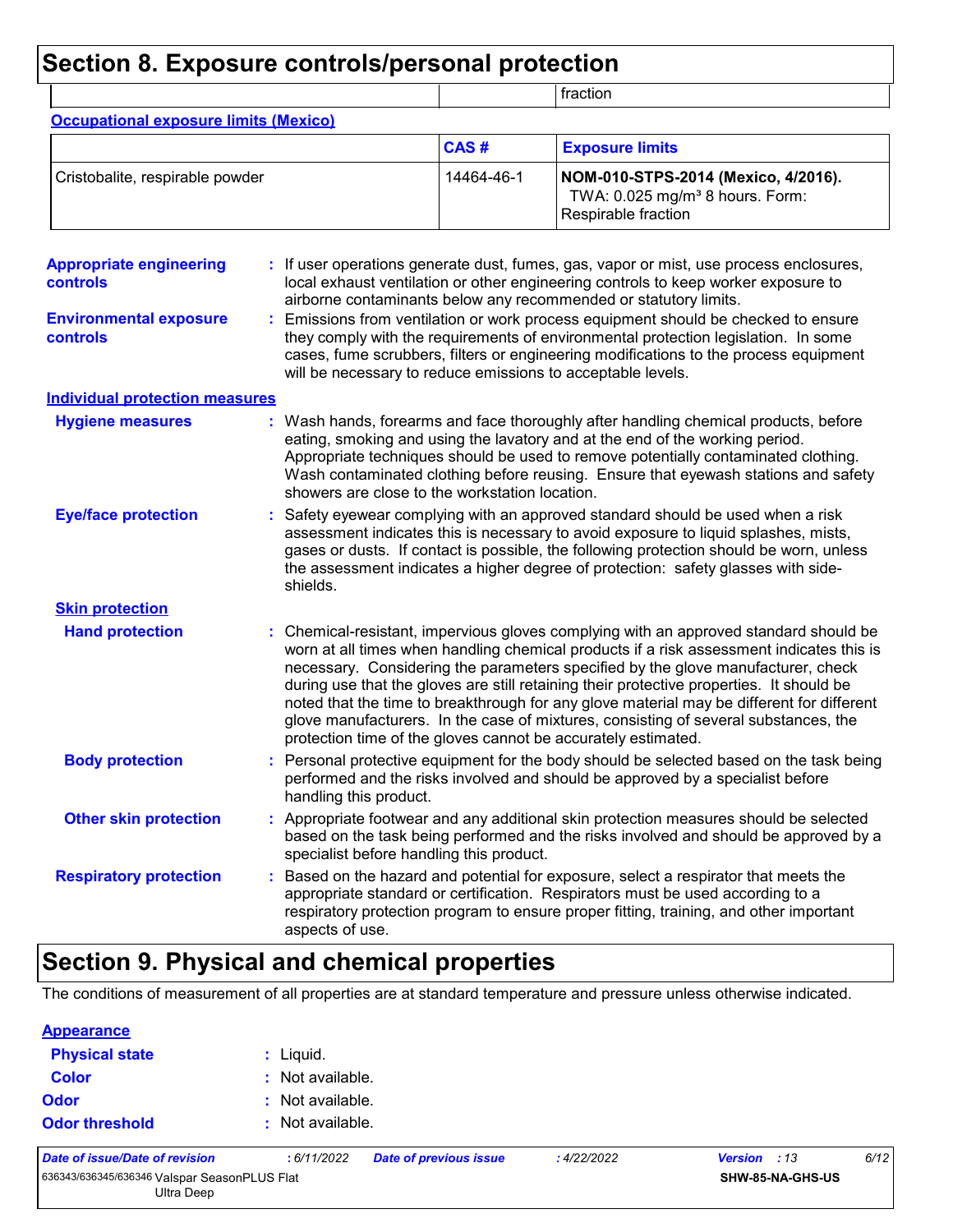### **Section 9. Physical and chemical properties**

| рH                                                                | : 9                                                            |
|-------------------------------------------------------------------|----------------------------------------------------------------|
| <b>Melting point/freezing point</b>                               | : Not available.                                               |
| <b>Boiling point, initial boiling</b><br>point, and boiling range | : $100^{\circ}$ C (212 $^{\circ}$ F)                           |
| <b>Flash point</b>                                                | : Closed cup: Not applicable.                                  |
| <b>Evaporation rate</b>                                           | $\therefore$ 0.09 (butyl acetate = 1)                          |
| <b>Flammability</b>                                               | : Not available.                                               |
| Lower and upper explosion<br>limit/flammability limit             | : Not available.                                               |
| <b>Vapor pressure</b>                                             | : $2.3$ kPa (17.5 mm Hg)                                       |
| <b>Relative vapor density</b>                                     | : 1 [Air = 1]                                                  |
| <b>Relative density</b>                                           | : 1.18                                                         |
| <b>Solubility</b>                                                 | : Not available.                                               |
| <b>Partition coefficient: n-</b><br>octanol/water                 | : Not applicable.                                              |
| <b>Auto-ignition temperature</b>                                  | : Not available.                                               |
| <b>Decomposition temperature</b>                                  | : Not available.                                               |
| <b>Viscosity</b>                                                  | Kinematic (40°C (104°F)): >20.5 mm <sup>2</sup> /s (>20.5 cSt) |
| <b>Molecular weight</b>                                           | Not applicable.                                                |
| <b>Aerosol product</b>                                            |                                                                |
| <b>Heat of combustion</b>                                         | $: 1.018$ kJ/g                                                 |

### **Section 10. Stability and reactivity**

| <b>Reactivity</b>                                   | : No specific test data related to reactivity available for this product or its ingredients.              |
|-----------------------------------------------------|-----------------------------------------------------------------------------------------------------------|
| <b>Chemical stability</b>                           | : The product is stable.                                                                                  |
| <b>Possibility of hazardous</b><br><b>reactions</b> | : Under normal conditions of storage and use, hazardous reactions will not occur.                         |
| <b>Conditions to avoid</b>                          | : No specific data.                                                                                       |
| <b>Incompatible materials</b>                       | : No specific data.                                                                                       |
| <b>Hazardous decomposition</b><br>products          | : Under normal conditions of storage and use, hazardous decomposition products should<br>not be produced. |

### **Section 11. Toxicological information**

#### **Information on toxicological effects**

| <b>Acute toxicity</b>                      |  |
|--------------------------------------------|--|
| <b>Daniel Contractor and South America</b> |  |

| <b>Product/ingredient name</b> | <b>Result</b>            | <b>Species</b> | <b>Dose</b>                | <b>Exposure</b> |
|--------------------------------|--------------------------|----------------|----------------------------|-----------------|
| Heavy Paraffinic Oil           | LD50 Dermal<br>LD50 Oral | Rabbit<br>Rat  | >5000 mg/kg<br>>5000 mg/kg |                 |

#### **Irritation/Corrosion**

Not available.

#### **Sensitization**

|--|

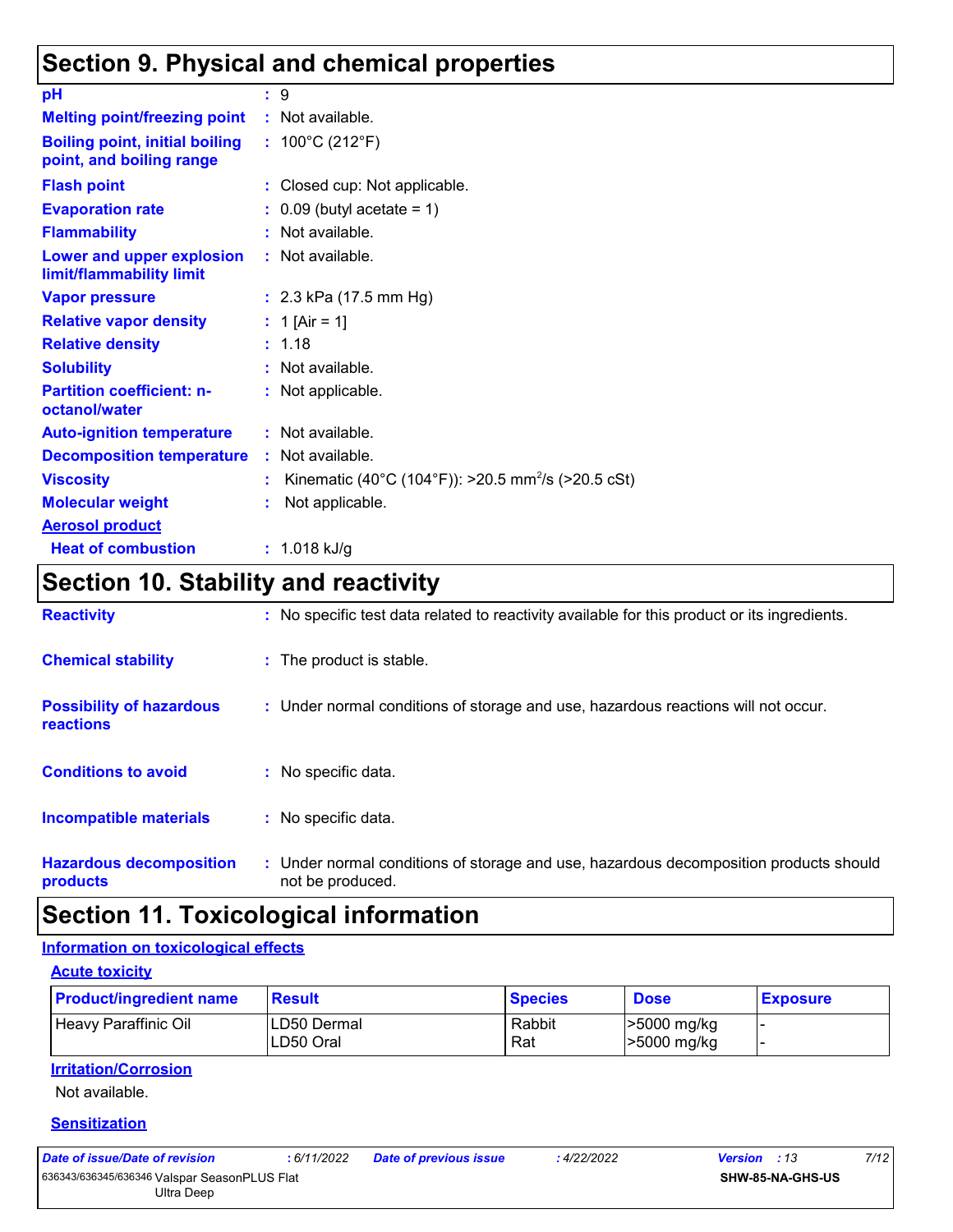### **Section 11. Toxicological information**

#### Not available.

#### **Mutagenicity**

Not available.

#### **Carcinogenicity**

Not available.

#### **Classification**

| <b>Product/ingredient name</b>            | <b>OSHA</b> | <b>IARC</b> | <b>NTP</b>                      |
|-------------------------------------------|-------------|-------------|---------------------------------|
| Cristobalite, respirable<br><b>Dowder</b> |             |             | Known to be a human carcinogen. |

### **Reproductive toxicity**

Not available.

#### **Teratogenicity**

Not available.

#### **Specific target organ toxicity (single exposure)**

Not available.

#### **Specific target organ toxicity (repeated exposure)**

| <b>Name</b>                     | <b>Category</b> | ∣Route of<br><b>exposure</b> | <b>Target organs</b> |
|---------------------------------|-----------------|------------------------------|----------------------|
| Cristobalite, respirable powder | Category 1      | <b>linhalation</b>           | respiratory tract    |

#### **Aspiration hazard**

| <b>Name</b>          | <b>Result</b>                  |
|----------------------|--------------------------------|
| Heavy Paraffinic Oil | ASPIRATION HAZARD - Category 1 |

#### **Information on the likely :** Not available.

| routes of exposure                    |                                                     |
|---------------------------------------|-----------------------------------------------------|
| <b>Potential acute health effects</b> |                                                     |
| <b>Eye contact</b>                    | : No known significant effects or critical hazards. |
| <b>Inhalation</b>                     | : No known significant effects or critical hazards. |
| <b>Skin contact</b>                   | : No known significant effects or critical hazards. |
| <b>Ingestion</b>                      | : No known significant effects or critical hazards. |

|                     | <b>Symptoms related to the physical, chemical and toxicological characteristics</b> |
|---------------------|-------------------------------------------------------------------------------------|
| Eye contact         | : No specific data.                                                                 |
| <b>Inhalation</b>   | : No specific data.                                                                 |
| <b>Skin contact</b> | : No specific data.                                                                 |
| <b>Ingestion</b>    | : No specific data.                                                                 |
|                     |                                                                                     |

| Delayed and immediate effects and also chronic effects from short and long term exposure |                  |                               |             |                     |      |
|------------------------------------------------------------------------------------------|------------------|-------------------------------|-------------|---------------------|------|
| <b>Short term exposure</b>                                                               |                  |                               |             |                     |      |
| <b>Potential immediate</b><br><b>effects</b>                                             | : Not available. |                               |             |                     |      |
| <b>Potential delayed effects</b><br><u>Long term exposure</u>                            | : Not available. |                               |             |                     |      |
| Date of issue/Date of revision                                                           | : 6/11/2022      | <b>Date of previous issue</b> | : 4/22/2022 | <b>Version</b> : 13 | 8/12 |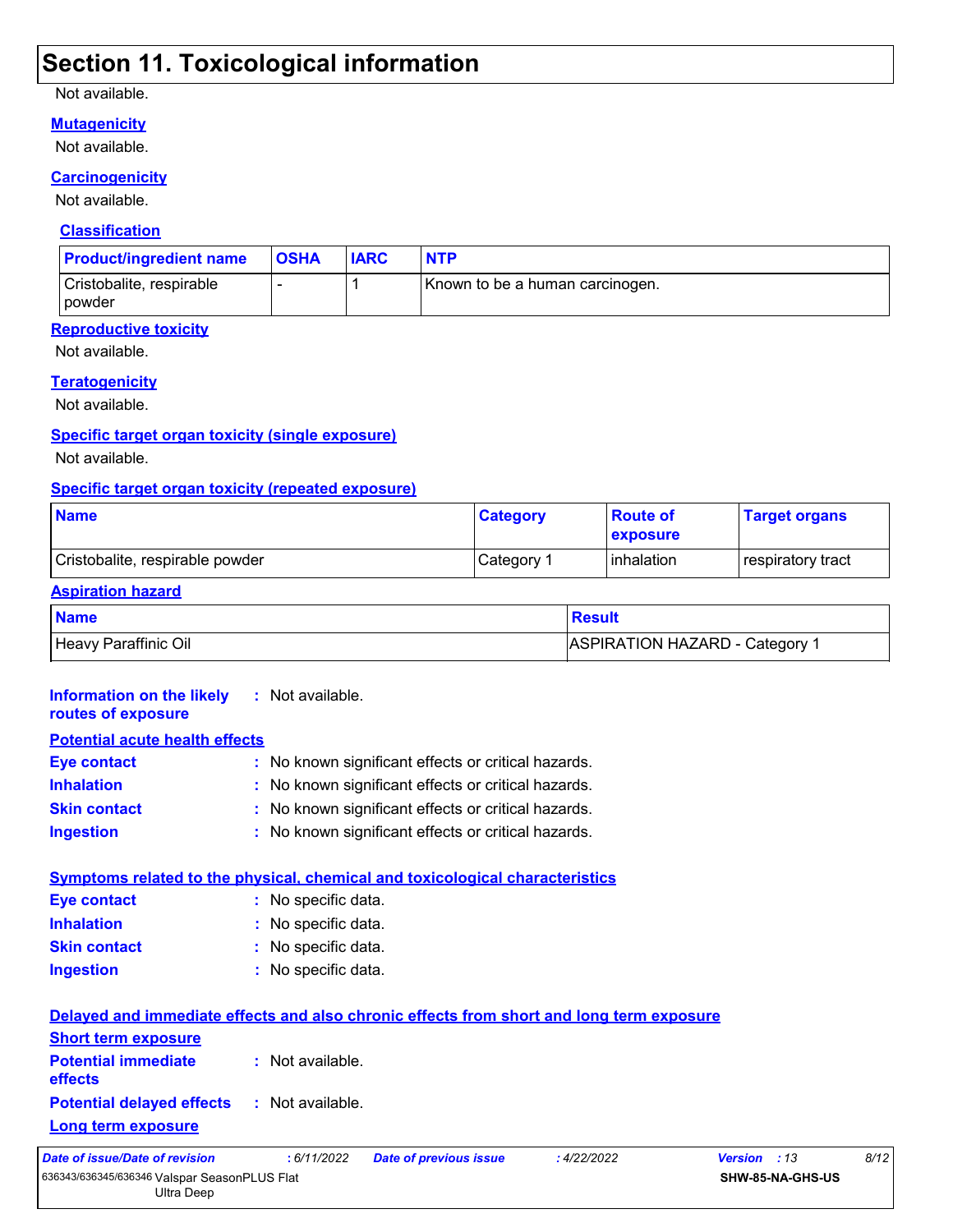### **Section 11. Toxicological information**

| <b>Potential immediate</b><br><b>effects</b>      | : Not available.                                                              |
|---------------------------------------------------|-------------------------------------------------------------------------------|
| <b>Potential delayed effects : Not available.</b> |                                                                               |
| <b>Potential chronic health effects</b>           |                                                                               |
| Not available.                                    |                                                                               |
| <b>General</b>                                    | : Causes damage to organs through prolonged or repeated exposure.             |
| <b>Carcinogenicity</b>                            | : May cause cancer. Risk of cancer depends on duration and level of exposure. |
| <b>Mutagenicity</b>                               | : No known significant effects or critical hazards.                           |
| <b>Teratogenicity</b>                             | : No known significant effects or critical hazards.                           |
| <b>Developmental effects</b>                      | : No known significant effects or critical hazards.                           |
| <b>Fertility effects</b>                          | : No known significant effects or critical hazards.                           |
|                                                   |                                                                               |

#### **Numerical measures of toxicity** Not available. **Acute toxicity estimates**

### **Section 12. Ecological information**

#### **Toxicity**

Not available.

#### **Persistence and degradability**

Not available.

#### **Bioaccumulative potential**

Not available.

#### **Mobility in soil**

**Soil/water partition coefficient (KOC) :** Not available.

**Other adverse effects** : No known significant effects or critical hazards.

### **Section 13. Disposal considerations**

| <b>Disposal methods</b> | : The generation of waste should be avoided or minimized wherever possible. Disposal<br>of this product, solutions and any by-products should at all times comply with the<br>requirements of environmental protection and waste disposal legislation and any<br>regional local authority requirements. Dispose of surplus and non-recyclable products<br>via a licensed waste disposal contractor. Waste should not be disposed of untreated to<br>the sewer unless fully compliant with the requirements of all authorities with jurisdiction.<br>Waste packaging should be recycled. Incineration or landfill should only be considered<br>when recycling is not feasible. This material and its container must be disposed of in a<br>safe way. Care should be taken when handling emptied containers that have not been<br>cleaned or rinsed out. Empty containers or liners may retain some product residues.<br>Avoid dispersal of spilled material and runoff and contact with soil, waterways, drains<br>and sewers. |
|-------------------------|-------------------------------------------------------------------------------------------------------------------------------------------------------------------------------------------------------------------------------------------------------------------------------------------------------------------------------------------------------------------------------------------------------------------------------------------------------------------------------------------------------------------------------------------------------------------------------------------------------------------------------------------------------------------------------------------------------------------------------------------------------------------------------------------------------------------------------------------------------------------------------------------------------------------------------------------------------------------------------------------------------------------------------|
|-------------------------|-------------------------------------------------------------------------------------------------------------------------------------------------------------------------------------------------------------------------------------------------------------------------------------------------------------------------------------------------------------------------------------------------------------------------------------------------------------------------------------------------------------------------------------------------------------------------------------------------------------------------------------------------------------------------------------------------------------------------------------------------------------------------------------------------------------------------------------------------------------------------------------------------------------------------------------------------------------------------------------------------------------------------------|

| Date of issue/Date of revision               | : 6/11/2022 | <b>Date of previous issue</b> | 4/22/2022 | 9/12<br><b>Version</b> : 13 |
|----------------------------------------------|-------------|-------------------------------|-----------|-----------------------------|
| 636343/636345/636346 Valspar SeasonPLUS Flat |             |                               |           | <b>SHW-85-NA-GHS-US</b>     |
| Ultra Deep                                   |             |                               |           |                             |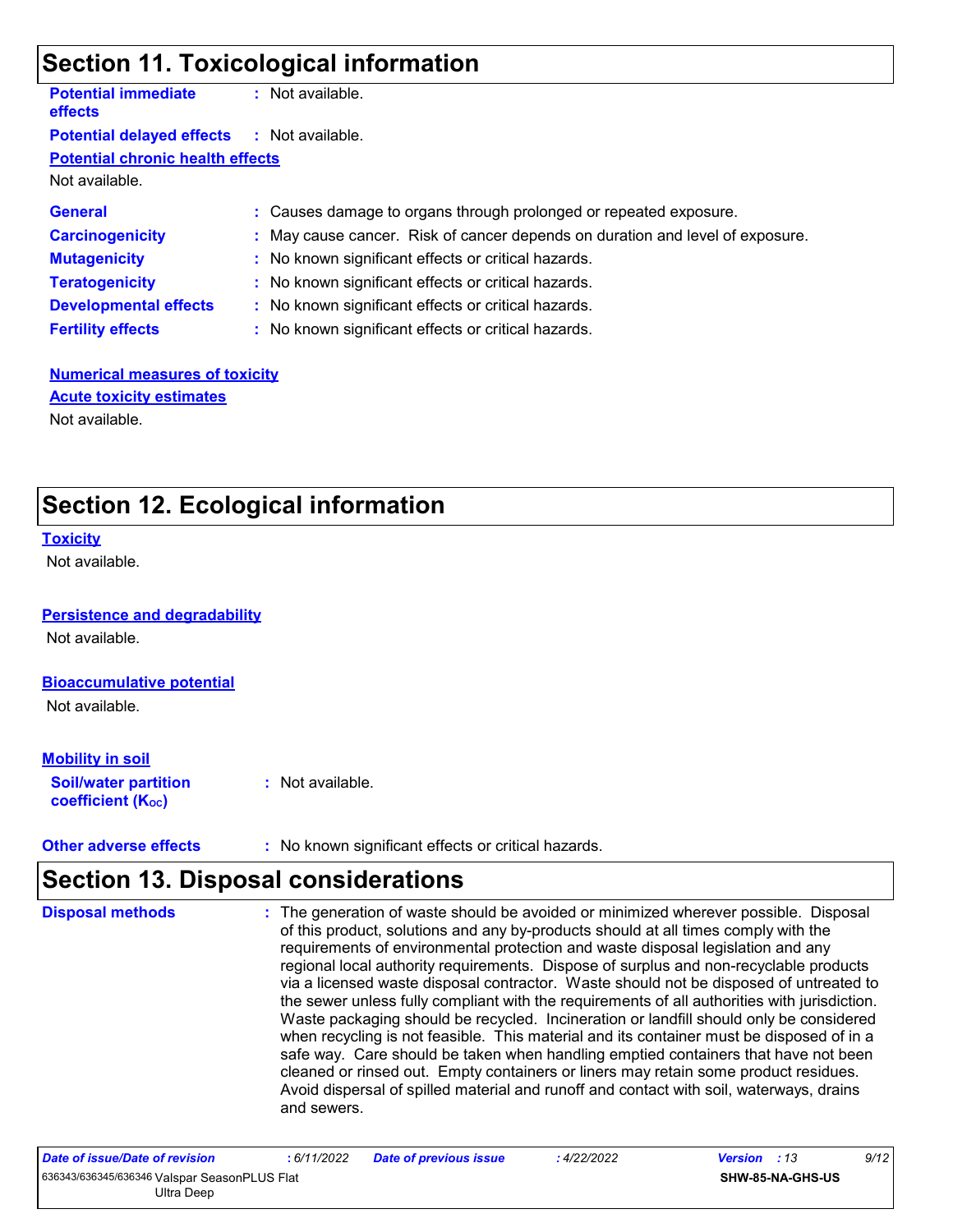### **Section 14. Transport information**

| <b>DOT</b><br><b>Classification</b> | <b>TDG</b><br><b>Classification</b>                                                               | <b>Mexico</b><br><b>Classification</b> | <b>IATA</b>    | <b>IMDG</b>                                                                                                                                                                                                                                                                                                                                                                                                                                                                                                                                                                                                                                                                         |
|-------------------------------------|---------------------------------------------------------------------------------------------------|----------------------------------------|----------------|-------------------------------------------------------------------------------------------------------------------------------------------------------------------------------------------------------------------------------------------------------------------------------------------------------------------------------------------------------------------------------------------------------------------------------------------------------------------------------------------------------------------------------------------------------------------------------------------------------------------------------------------------------------------------------------|
| Not regulated.                      | Not regulated.                                                                                    | Not regulated.                         | Not regulated. | Not regulated.                                                                                                                                                                                                                                                                                                                                                                                                                                                                                                                                                                                                                                                                      |
|                                     |                                                                                                   |                                        |                |                                                                                                                                                                                                                                                                                                                                                                                                                                                                                                                                                                                                                                                                                     |
|                                     |                                                                                                   |                                        |                |                                                                                                                                                                                                                                                                                                                                                                                                                                                                                                                                                                                                                                                                                     |
|                                     |                                                                                                   |                                        |                |                                                                                                                                                                                                                                                                                                                                                                                                                                                                                                                                                                                                                                                                                     |
| No.                                 | No.                                                                                               | No.                                    | No.            | No.                                                                                                                                                                                                                                                                                                                                                                                                                                                                                                                                                                                                                                                                                 |
|                                     |                                                                                                   |                                        |                |                                                                                                                                                                                                                                                                                                                                                                                                                                                                                                                                                                                                                                                                                     |
|                                     |                                                                                                   |                                        |                |                                                                                                                                                                                                                                                                                                                                                                                                                                                                                                                                                                                                                                                                                     |
|                                     | <b>Special precautions for user :</b><br><b>Transport in bulk according</b><br>to IMO instruments | : Not available.                       |                | Multi-modal shipping descriptions are provided for informational purposes and do not<br>consider container sizes. The presence of a shipping description for a particular<br>mode of transport (sea, air, etc.), does not indicate that the product is packaged<br>suitably for that mode of transport. All packaging must be reviewed for suitability<br>prior to shipment, and compliance with the applicable regulations is the sole<br>responsibility of the person offering the product for transport. People loading and<br>unloading dangerous goods must be trained on all of the risks deriving from the<br>substances and on all actions in case of emergency situations. |

### **Section 15. Regulatory information**

**TSCA 5(a)2 proposed significant new use rules**: 2-Methyl-4-isothiazolin-3-one; 5-Chloro-2-methylisothiazolinone

#### **SARA 313**

SARA 313 (40 CFR 372.45) supplier notification can be found on the Environmental Data Sheet.

#### **California Prop. 65**

WARNING: This product contains chemicals known to the State of California to cause cancer and birth defects or other reproductive harm.

| <b>International regulations</b> |                                                              |
|----------------------------------|--------------------------------------------------------------|
| <b>International lists</b>       | : Australia inventory (AIIC): Not determined.                |
|                                  | China inventory (IECSC): Not determined.                     |
|                                  | Japan inventory (CSCL): Not determined.                      |
|                                  | Japan inventory (ISHL): Not determined.                      |
|                                  | Korea inventory (KECI): Not determined.                      |
|                                  | New Zealand Inventory of Chemicals (NZIoC): Not determined.  |
|                                  | Philippines inventory (PICCS): Not determined.               |
|                                  | Taiwan Chemical Substances Inventory (TCSI): Not determined. |
|                                  |                                                              |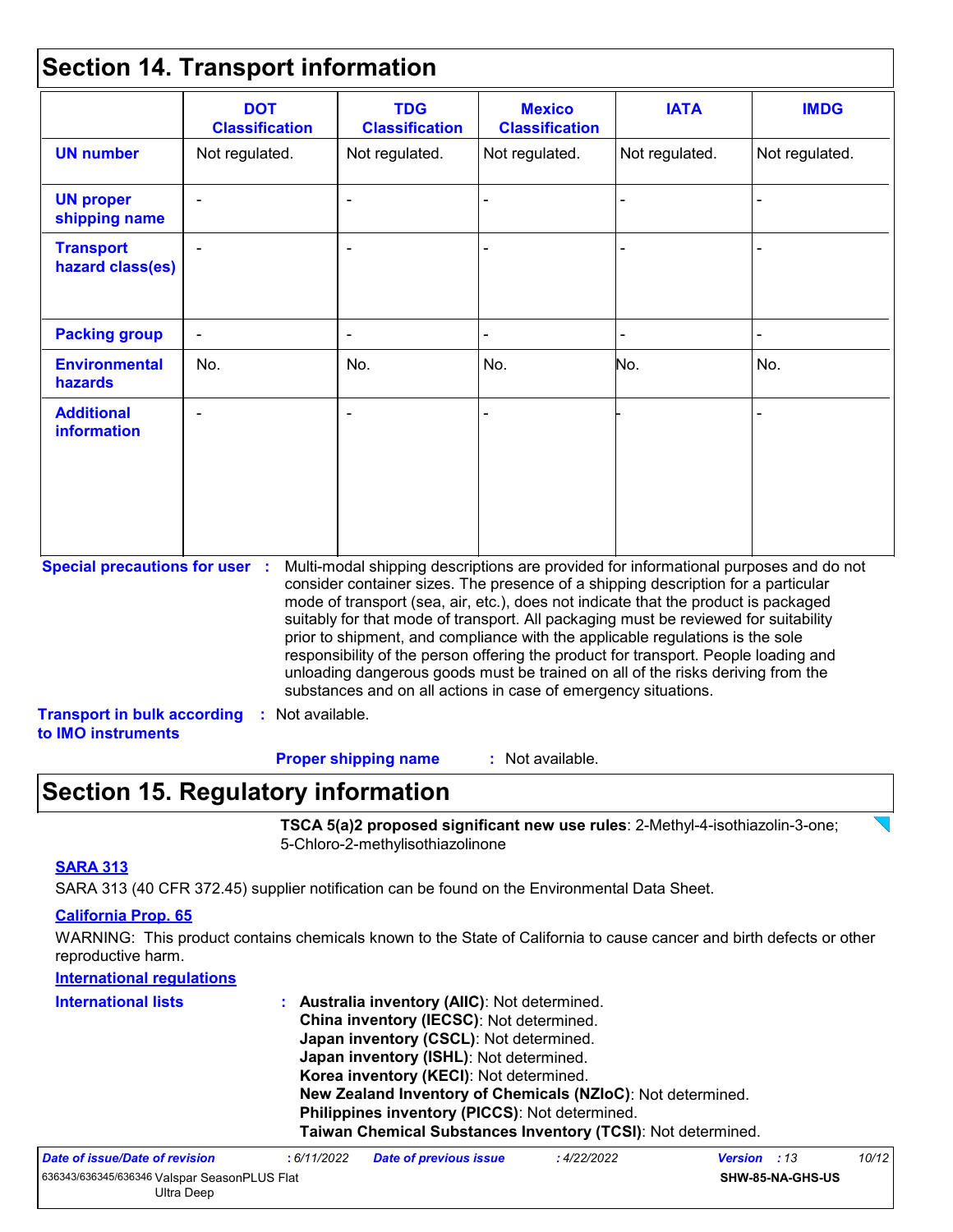### **Section 15. Regulatory information**

**Thailand inventory**: Not determined. **Turkey inventory**: Not determined. **Vietnam inventory**: Not determined.

### **Section 16. Other information**

#### **Hazardous Material Information System (U.S.A.)**



**The customer is responsible for determining the PPE code for this material. For more information on HMIS® Personal Protective Equipment (PPE) codes, consult the HMIS® Implementation Manual.**

**Caution: HMIS® ratings are based on a 0-4 rating scale, with 0 representing minimal hazards or risks, and 4 representing significant hazards or risks. Although HMIS® ratings and the associated label are not required on SDSs or products leaving a facility under 29 CFR 1910.1200, the preparer may choose to provide them. HMIS® ratings are to be used with a fully implemented HMIS® program. HMIS® is a registered trademark and service mark of the American Coatings Association, Inc.**

**Procedure used to derive the classification**

|                                                                                                  | <b>Justification</b> |                                                                                                                                                                                                                                                                                                                                                                                                                                                                                                                                                                                                                              |                                          |
|--------------------------------------------------------------------------------------------------|----------------------|------------------------------------------------------------------------------------------------------------------------------------------------------------------------------------------------------------------------------------------------------------------------------------------------------------------------------------------------------------------------------------------------------------------------------------------------------------------------------------------------------------------------------------------------------------------------------------------------------------------------------|------------------------------------------|
| CARCINOGENICITY - Category 1A<br>SPECIFIC TARGET ORGAN TOXICITY (REPEATED EXPOSURE) - Category 1 |                      |                                                                                                                                                                                                                                                                                                                                                                                                                                                                                                                                                                                                                              | Calculation method<br>Calculation method |
| <b>History</b>                                                                                   |                      |                                                                                                                                                                                                                                                                                                                                                                                                                                                                                                                                                                                                                              |                                          |
| <b>Date of printing</b>                                                                          |                      | : 6/11/2022                                                                                                                                                                                                                                                                                                                                                                                                                                                                                                                                                                                                                  |                                          |
| Date of issue/Date of<br>revision                                                                |                      | : 6/11/2022                                                                                                                                                                                                                                                                                                                                                                                                                                                                                                                                                                                                                  |                                          |
| Date of previous issue                                                                           |                      | : 4/22/2022                                                                                                                                                                                                                                                                                                                                                                                                                                                                                                                                                                                                                  |                                          |
| <b>Version</b>                                                                                   |                      | : 13                                                                                                                                                                                                                                                                                                                                                                                                                                                                                                                                                                                                                         |                                          |
| <b>Key to abbreviations</b>                                                                      |                      | $\therefore$ ATE = Acute Toxicity Estimate<br><b>BCF</b> = Bioconcentration Factor<br>GHS = Globally Harmonized System of Classification and Labelling of Chemicals<br>IATA = International Air Transport Association<br>IBC = Intermediate Bulk Container<br><b>IMDG = International Maritime Dangerous Goods</b><br>LogPow = logarithm of the octanol/water partition coefficient<br>MARPOL = International Convention for the Prevention of Pollution From Ships, 1973<br>as modified by the Protocol of 1978. ("Marpol" = marine pollution)<br>$N/A = Not available$<br>SGG = Segregation Group<br>$UN = United Nations$ |                                          |

**Indicates information that has changed from previously issued version.**

#### **Notice to reader**

**It is recommended that each customer or recipient of this Safety Data Sheet (SDS) study it carefully and consult resources, as necessary or appropriate, to become aware of and understand the data contained in this SDS and any hazards associated with the product. This information is provided in good faith and believed to be accurate as of the effective date herein. However, no warranty, express or implied, is given. The information presented here applies only to the product as shipped. The addition of any material can change the composition, hazards and risks of the product. Products shall not be repackaged, modified, or tinted except as specifically instructed by the manufacturer, including but not limited to the incorporation of products not specified by the manufacturer, or the use or addition of products in proportions not specified by the manufacturer. Regulatory requirements are subject to change and may differ between various locations and jurisdictions. The customer/buyer/user is** 

*Date of issue/Date of revision* **:** *6/11/2022 Date of previous issue : 4/22/2022 Version : 13 11/12* 636343/636345/636346 Valspar SeasonPLUS Flat Ultra Deep